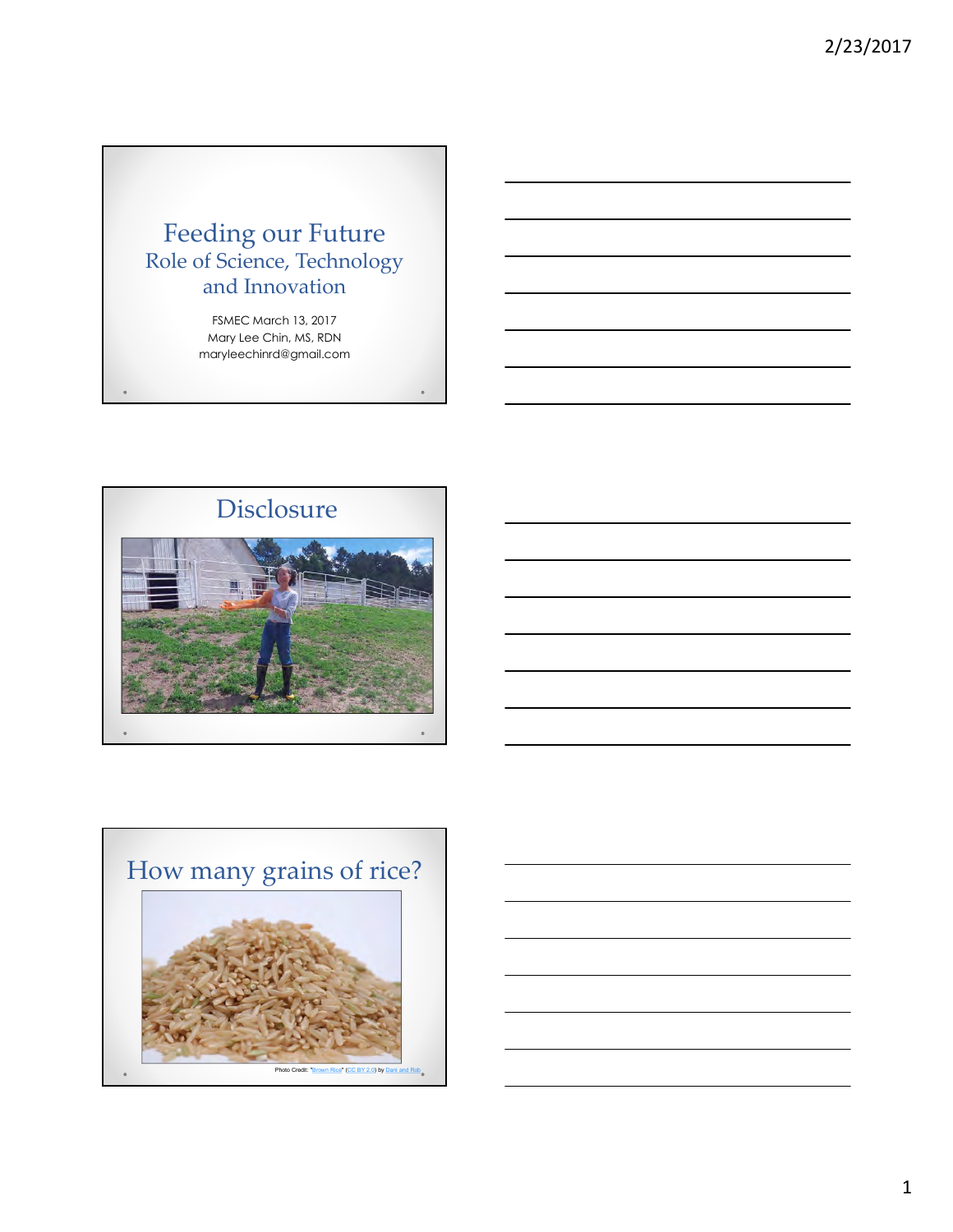







- Slice remaining quarter in half. Put aside one of the slices
- Slice your eighth into four<br>sections. Put aside three<br>sections sections and the sections of the sections of the sections of the section of the section of the section of the section
- Take the 1/32<sup>nd</sup> piece that is **the contract of the contract of the contract of the contract of the contract of the contract of the contract of the contract of the contract of the contract of the contract of the contrac**
- 

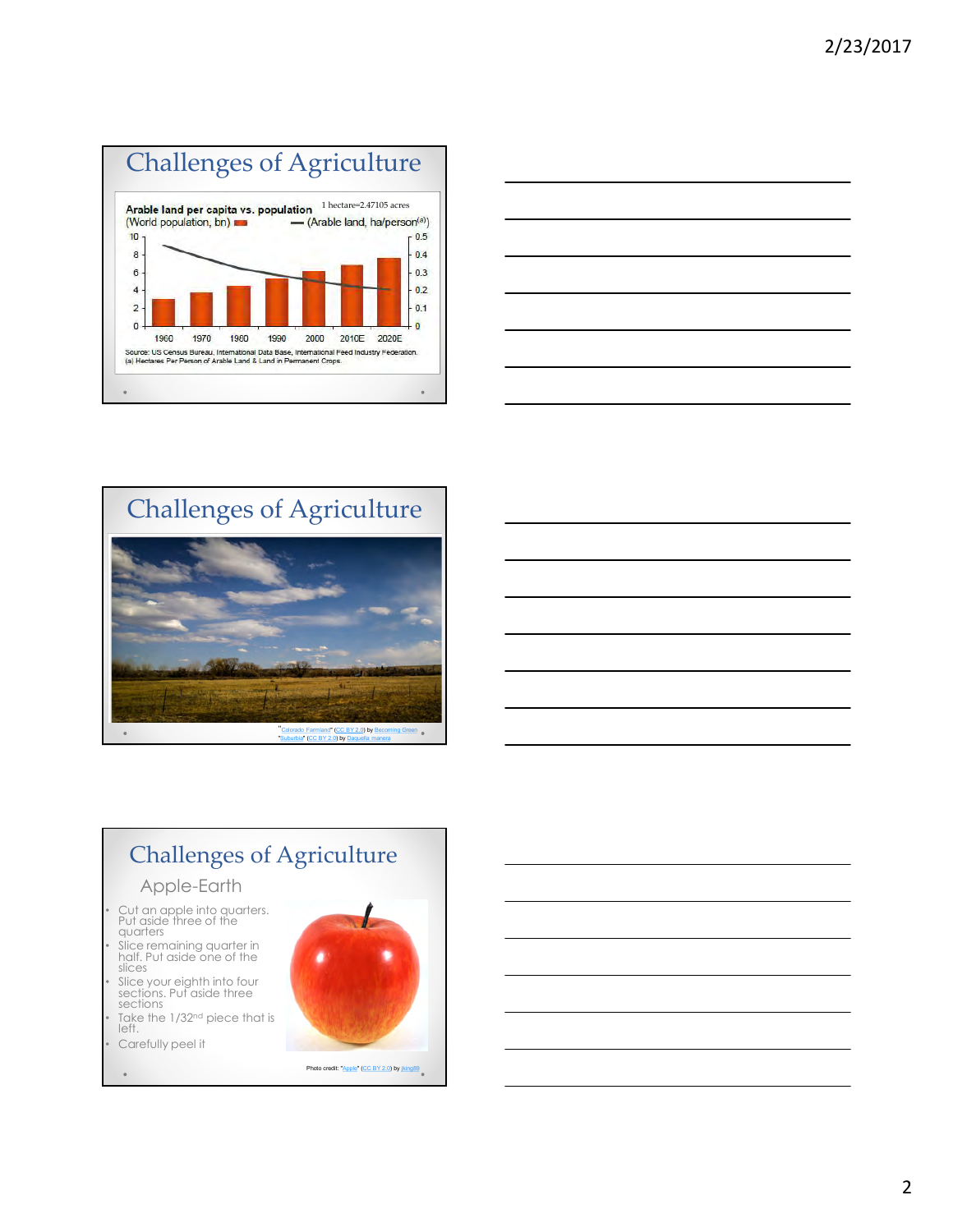





3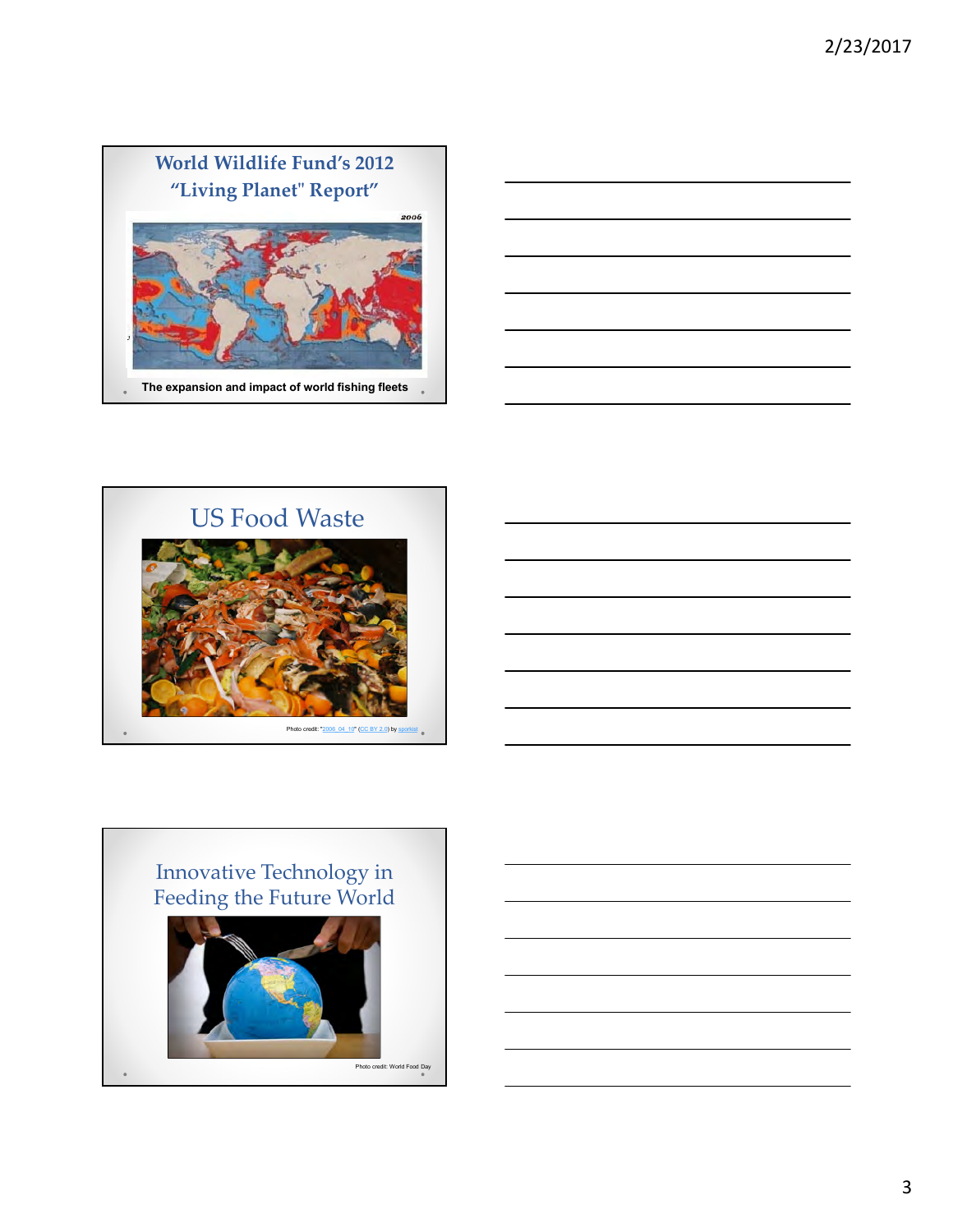







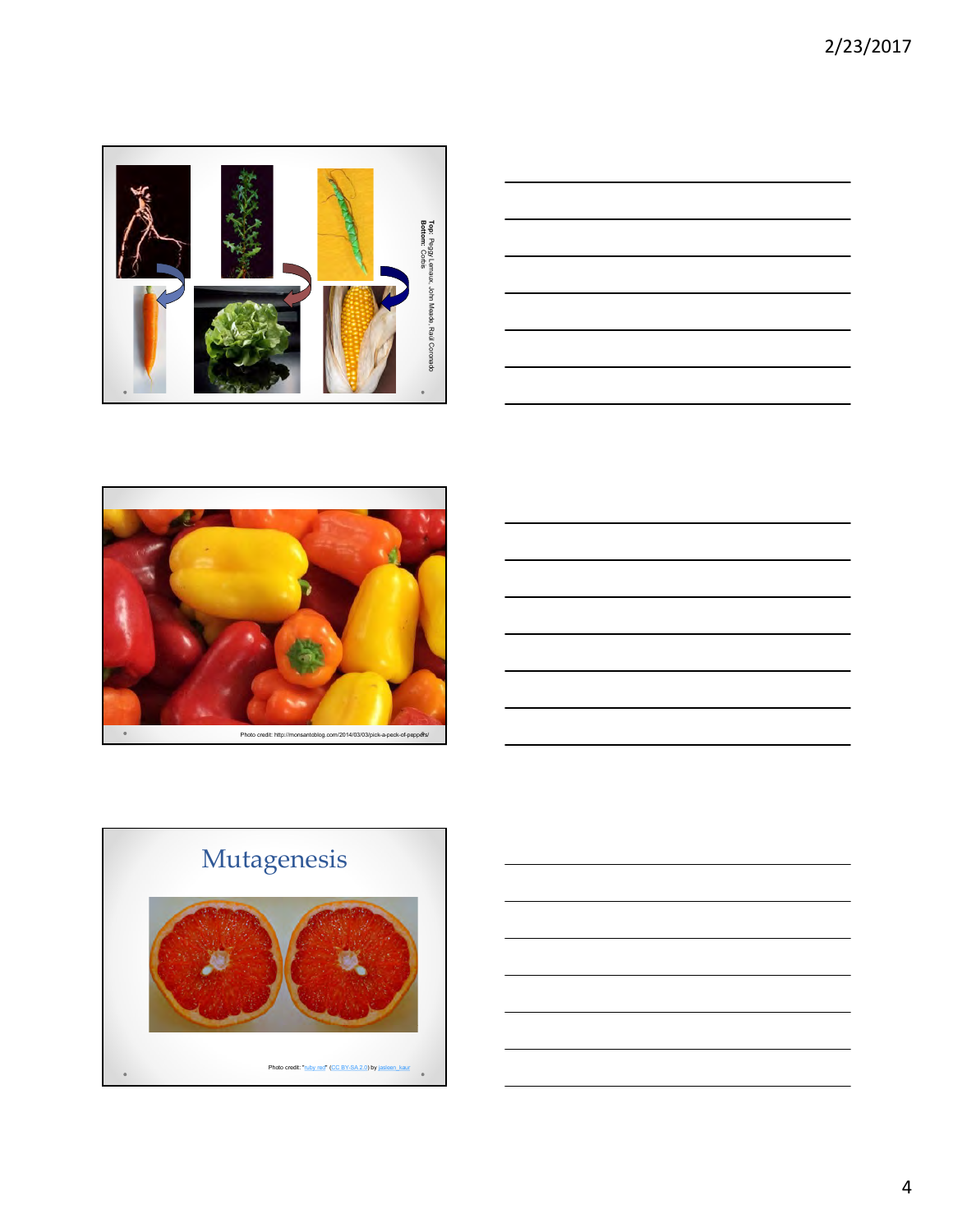







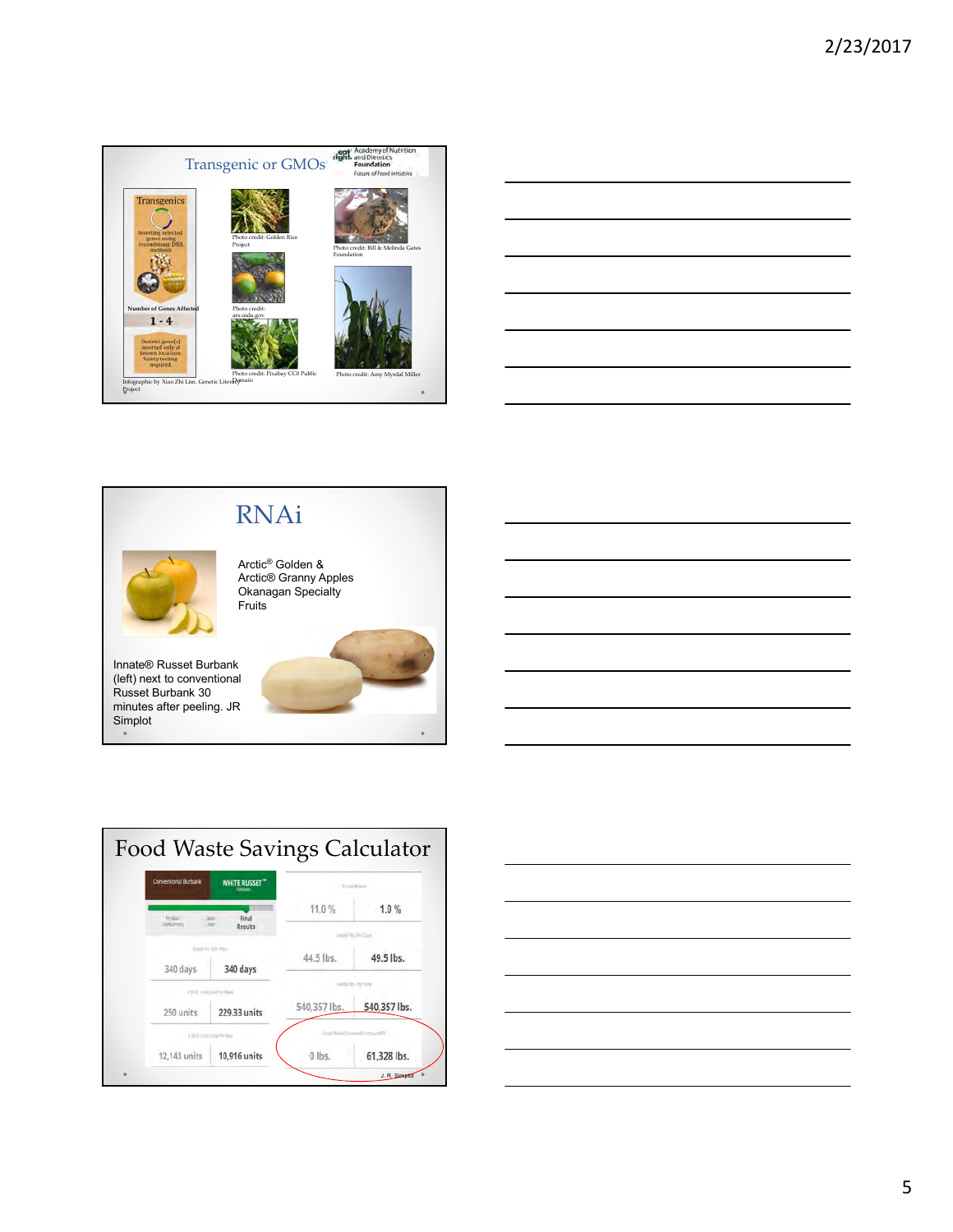







6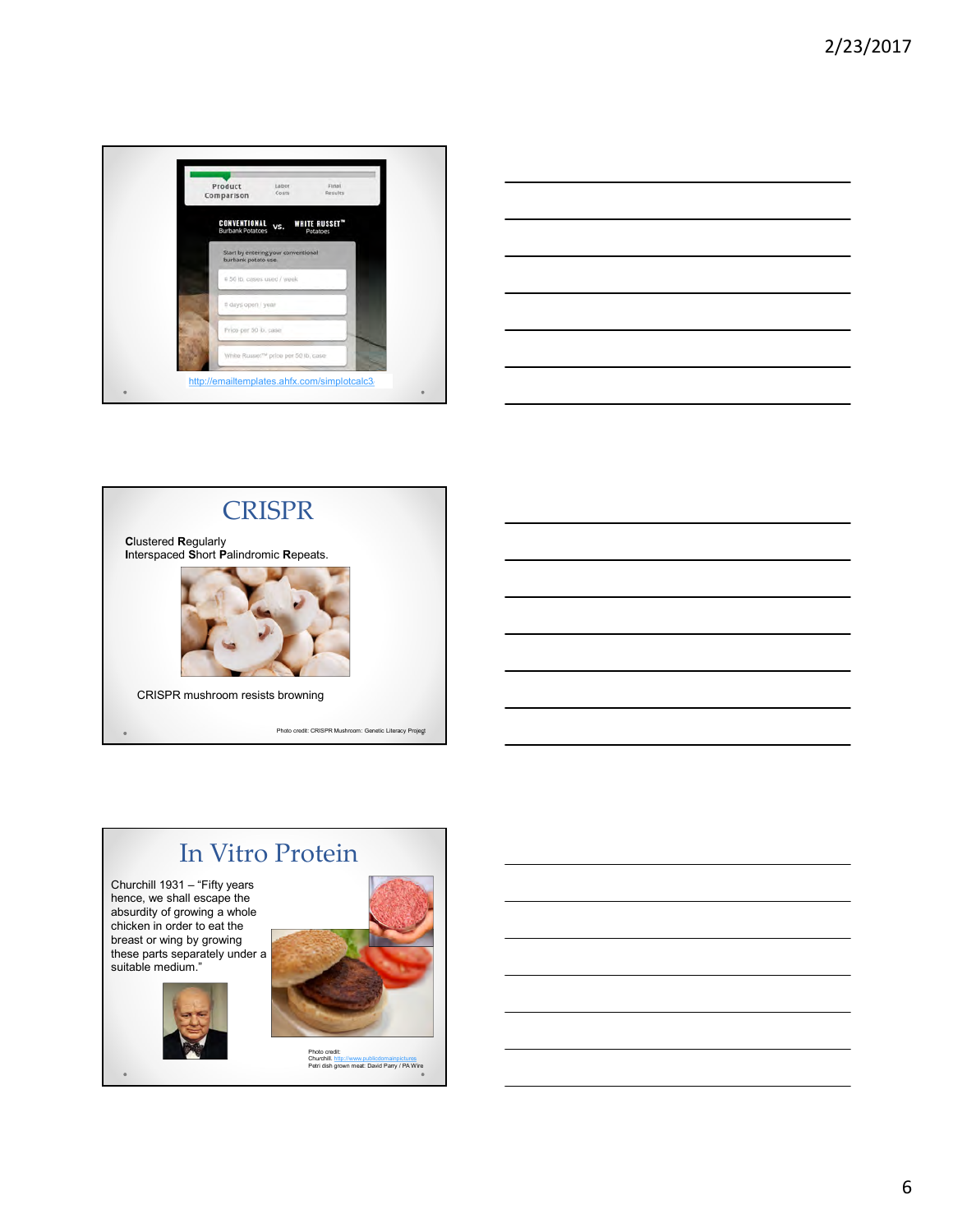





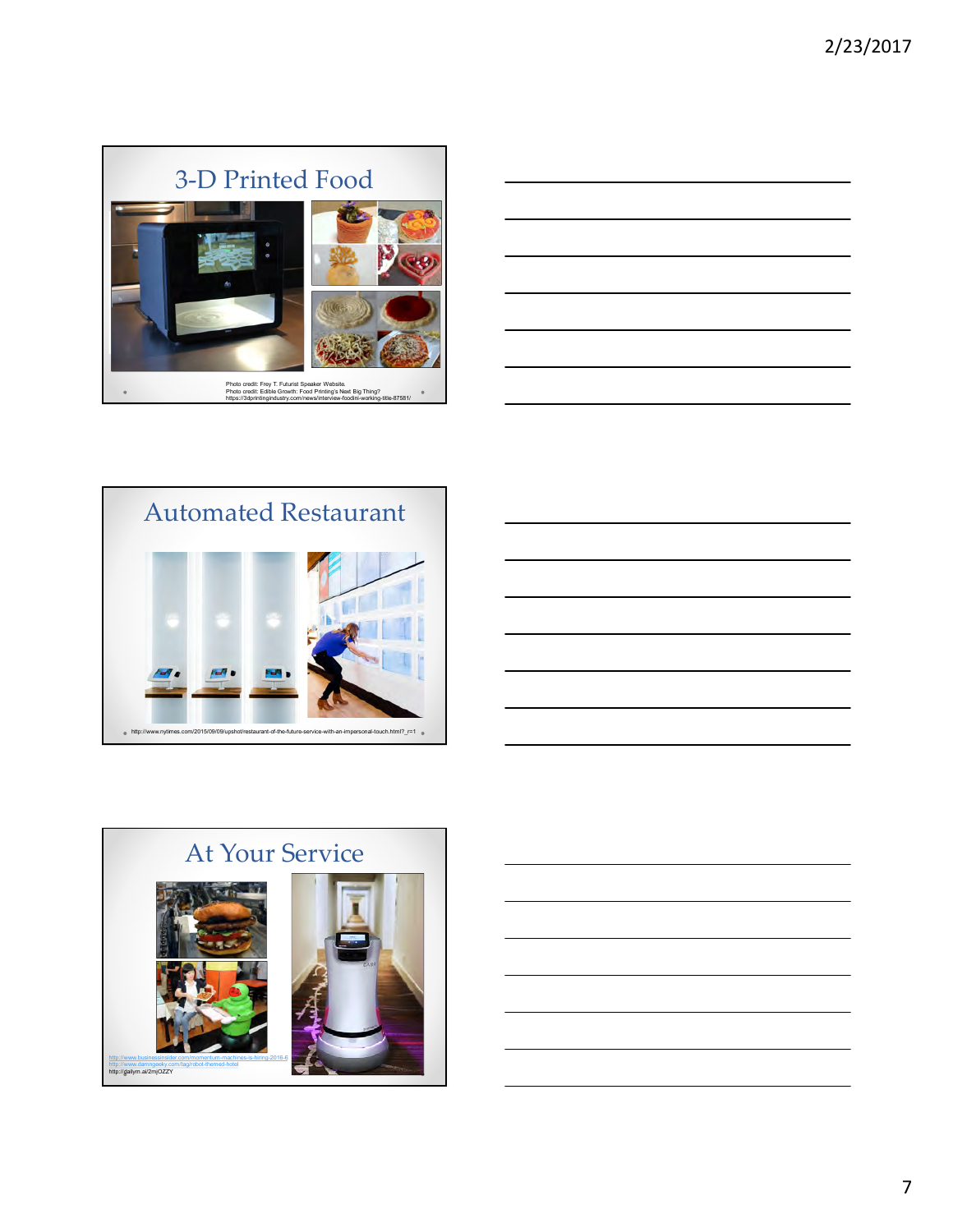